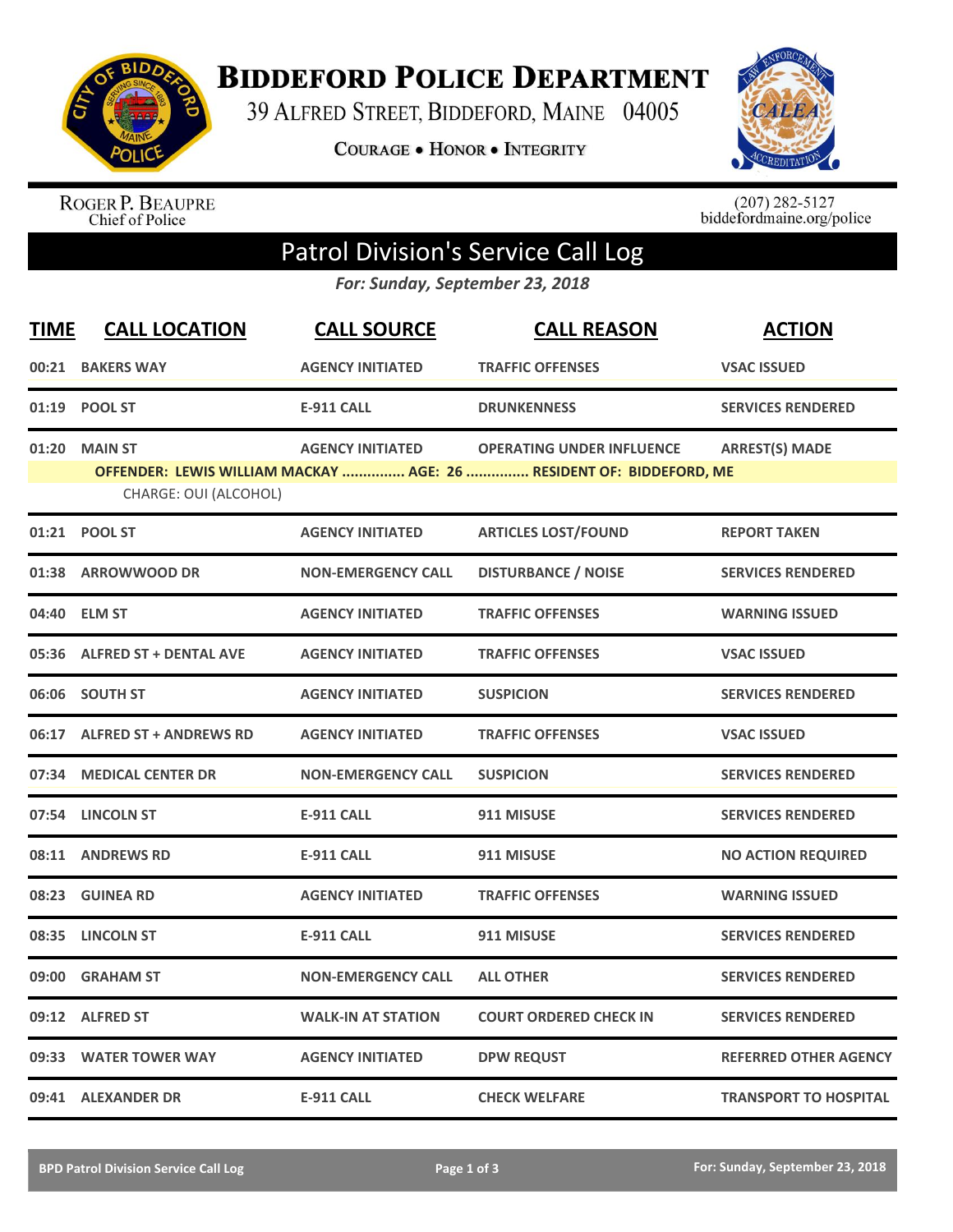|--|

**TIME CALL LOCATION CALL SOURCE CALL REASON ACTION**

|                                                                                                            | 09:57 HILL ST                  | <b>AGENCY INITIATED</b>   | <b>TRAFFIC OFFENSES</b>       | <b>CITATION ISSUED</b>    |  |  |  |
|------------------------------------------------------------------------------------------------------------|--------------------------------|---------------------------|-------------------------------|---------------------------|--|--|--|
| OFFENDER: ALICE E WHITE  AGE: 68  RESIDENT OF: BIDDEFORD, ME<br><b>CHARGE: FAILURE TO REGISTER VEHICLE</b> |                                |                           |                               |                           |  |  |  |
|                                                                                                            | 10:08 POOL ST                  | <b>AGENCY INITIATED</b>   | <b>TRAFFIC OFFENSES</b>       | <b>WARNING ISSUED</b>     |  |  |  |
|                                                                                                            | 10:14 POOL ST                  | <b>AGENCY INITIATED</b>   | <b>DPW REQUEST</b>            | <b>SERVICES RENDERED</b>  |  |  |  |
|                                                                                                            | 10:33 GUINEA RD                | <b>AGENCY INITIATED</b>   | <b>TRAFFIC OFFENSES</b>       | <b>VSAC ISSUED</b>        |  |  |  |
|                                                                                                            |                                |                           |                               |                           |  |  |  |
|                                                                                                            | 10:45 LINCOLN ST               | <b>E-911 CALL</b>         | 911 MISUSE                    | <b>SERVICES RENDERED</b>  |  |  |  |
|                                                                                                            | <b>10:52 WEST ST</b>           | <b>AGENCY INITIATED</b>   | <b>TRAFFIC OFFENSES</b>       | <b>WARNING ISSUED</b>     |  |  |  |
|                                                                                                            | 11:04 WEST ST                  | <b>AGENCY INITIATED</b>   | <b>TRAFFIC OFFENSES</b>       | <b>VSAC ISSUED</b>        |  |  |  |
|                                                                                                            | 11:24 WEST ST                  | <b>AGENCY INITIATED</b>   | <b>TRAFFIC OFFENSES</b>       | <b>VSAC ISSUED</b>        |  |  |  |
|                                                                                                            | 11:44 WEST ST                  | <b>AGENCY INITIATED</b>   | <b>TRAFFIC OFFENSES</b>       | <b>VSAC ISSUED</b>        |  |  |  |
|                                                                                                            | 11:59 SUMMER ST + WINDSOR LN   | <b>NON-EMERGENCY CALL</b> | <b>DOMESTIC COMPLAINTS</b>    | <b>REPORT TAKEN</b>       |  |  |  |
|                                                                                                            | 12:05 YATES ST                 | <b>E-911 CALL</b>         | <b>DOMESTIC COMPLAINTS</b>    | <b>REPORT TAKEN</b>       |  |  |  |
|                                                                                                            | 12:08 ALFRED ST                | <b>WALK-IN AT STATION</b> | <b>COURT ORDERED CHECK IN</b> | <b>SERVICES RENDERED</b>  |  |  |  |
|                                                                                                            | 12:40 PIERSONS LN              | <b>NON-EMERGENCY CALL</b> | <b>MISSING PERSON</b>         | <b>SERVICES RENDERED</b>  |  |  |  |
|                                                                                                            | 13:07 POOL ST                  | <b>AGENCY INITIATED</b>   | <b>TRAFFIC OFFENSES</b>       | <b>VSAC ISSUED</b>        |  |  |  |
|                                                                                                            | 13:24 POOL ST                  | <b>AGENCY INITIATED</b>   | <b>TRAFFIC OFFENSES</b>       | <b>WARNING ISSUED</b>     |  |  |  |
| 13:28                                                                                                      | <b>MEDICAL CENTER DR</b>       | <b>NON-EMERGENCY CALL</b> | <b>ANIMAL COMPLAINT</b>       | <b>SERVICES RENDERED</b>  |  |  |  |
|                                                                                                            | 13:38 SACO FALLS WAY           | <b>E-911 CALL</b>         | <b>PARKING COMPLAINT</b>      | <b>SERVICES RENDERED</b>  |  |  |  |
|                                                                                                            | <b>13:48 FORTUNES ROCKS RD</b> | <b>NON-EMERGENCY CALL</b> | <b>ANIMAL COMPLAINT</b>       | <b>SERVICES RENDERED</b>  |  |  |  |
|                                                                                                            | <b>14:11 HILL ST</b>           | <b>AGENCY INITIATED</b>   | <b>TRAFFIC OFFENSES</b>       | <b>WARNING ISSUED</b>     |  |  |  |
|                                                                                                            | 14:13 WEST MYRTLE ST           | <b>NON-EMERGENCY CALL</b> | <b>PARKING COMPLAINT</b>      | <b>NO ACTION REQUIRED</b> |  |  |  |
|                                                                                                            | 14:27 GRANITE ST               | <b>AGENCY INITIATED</b>   | <b>TRAFFIC OFFENSES</b>       | <b>WARNING ISSUED</b>     |  |  |  |
|                                                                                                            | 14:33 ELM ST                   | <b>AGENCY INITIATED</b>   | <b>TRAFFIC OFFENSES</b>       | <b>WARNING ISSUED</b>     |  |  |  |
|                                                                                                            | 15:22 MAIN ST                  | <b>AGENCY INITIATED</b>   | <b>PHONE CALL</b>             | <b>SERVICES RENDERED</b>  |  |  |  |
|                                                                                                            | 15:42 ELM ST                   | <b>NON-EMERGENCY CALL</b> | <b>ANIMAL COMPLAINT</b>       | <b>SERVICES RENDERED</b>  |  |  |  |
|                                                                                                            | 15:45 LAMOTHE AVE              | <b>AGENCY INITIATED</b>   | <b>SUSPICION</b>              | <b>REPORT TAKEN</b>       |  |  |  |